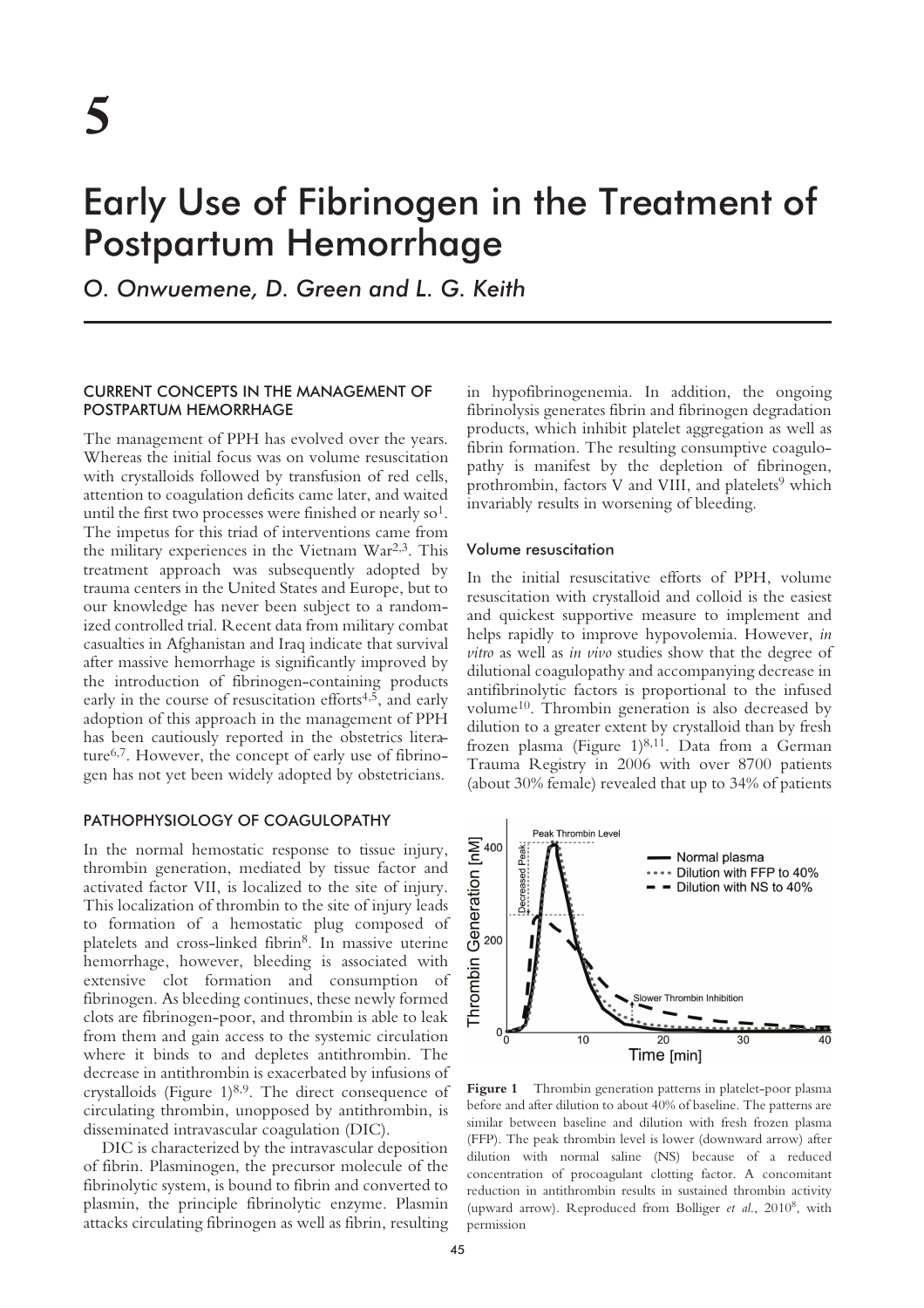presenting to the emergency room after a traumatic event were coagulopathic at the time of their presentation. Coagulopathy was associated with the extent of prior crystalloid resuscitation; however, up to 10% of patients were already coagulopathic after having received 500 ml or less of IV fluids<sup>12</sup>. Thus, crystalloid resuscitation may exacerbate pre-existing coagulopathy in patients with PPH.

# Management of the coagulopathy

Given the circumstances outlined above, most patients with severe PPH have declining levels of fibrinogen as well as other procoagulant factors *early* in the course of bleeding. This has been clearly demonstrated in patients undergoing major surgery<sup>12</sup>. Therefore, as efforts are being made to control the underlying source of bleeding and restore tissue oxygenation by transfusion of red blood cells, the early introduction of fibrinogen and other procoagulants should logically be considered in obstetrics, in accord with it having been advocated so strongly by the military surgeons in today's battlefields.

#### Why fibrinogen first?

From the information presented above, one can appreciate that a *significant decrease in procoagulant factors and fibrinogen is present early in the course of PPH*. Furthermore, the data suggest that a decrease in fibrinogen is an early predictor of the severity of PPH13. Assessing this information together, the early use of fibrinogencontaining products should be prioritized in the current management of PPH. Bolliger *et al*. <sup>9</sup> recommend a fibrinogen target of at least 200 mg/dl. This is particularly important when one considers the normal lag time between receipt of the request for and delivery of blood products from the blood bank or fibrinogen concentrate from the pharmacy. *Waiting until fibrinogen levels are less than 100 mg/dl prior to transfusing fails to take this delay into account and runs the risk of jeopardizing patient survival.*

### Fibrinogen replacement: cryoprecipitate or fibrinogen concentrate?

While both cryoprecipitate and fibrinogen concentrate are capable of correcting hypofibrinogenemia, the choice of product requires careful consideration, based on patient characteristics and availability of material. Table 1 examines a number of features of each product. RiaSTAP® is a fibrinogen concentrate which is currently approved in the US for the treatment of bleeding in congenital fibrinogen deficiency. Compared to cryoprecipitate, this fibrinogen concentrate is more potent, has less risk of infection transmission and is easier to administer. On the other hand, it is more expensive, might be more thrombogenic and is not FDA-approved for the management of PPH. However, it might be preferred over cryoprecipitate in a massively bleeding patient because it is capable of

**Table 1** Comparison of cryoprecipitate and fibrinogen concentrate (RiaSTAP®)

| Characteristic                            | Cryoprecipitate                                       | Fibrinogen concentrate                           |
|-------------------------------------------|-------------------------------------------------------|--------------------------------------------------|
| Fibrinogen content $\geq 150$ mg in 1 bag |                                                       | $900 - 1300$ mg in 1 vial                        |
| Fibrinogen<br>concentration               | Variable from bag to bag;<br>usual dose up to 10 bags | Indicated on label:<br>predictable response      |
| Viral inactivation/<br>removal            | None                                                  | Enveloped and non-<br>enveloped viruses*         |
| Administration                            | Requires thawing, slow<br>IV infusion                 | Rapid reconstitution and<br>IV infusion          |
| Storage                                   | Bags must be kept frozen                              | Room temperature with<br>shelf-life of 30 months |
| Allergy                                   | Chills, fever, pruritus,<br>anaphylaxis               | Chills, fever, pruritus,<br>anaphylaxis          |
| Thrombosis                                | Yes                                                   | Yes                                              |

\*HIV, West Nile virus, herpes simplex virus-1, hepatitis A virus, surrogates for hepatitis C virus and B19 parvovirus

rapidly and predictably increasing the fibrinogen level. A randomized, controlled trial that will examine the safety and efficacy of fibrinogen concentrate for PPH is underway in Denmark<sup>14</sup>.

# Monitoring therapy

As previously noted, waiting for the results of coagulation tests prior to infusing blood products might jeopardize the survival of a patient with severe PPH. Recent work indicates that the thromboelastograph (TEG) can assist in the selection of blood products for massively bleeding patients15,16. The TEG can be acquired in the emergency room, operating room, or intensive care unit to guide the selection of blood products. De Loughery suggests that fresh frozen plasma (FFP) is indicated if the TEG reaction time is prolonged, fibrinogen if the kinetics are impaired, platelets if the maximum amplitude is reduced, and inhibitors of fibrinolysis if the lysis index is increased<sup>17</sup>. Whether the TEG will improve the management of PPH awaits prospective studies.

#### Battlefield evidence

Retrospective data from casualties in army combat support hospitals in Iraq show a significant survival advantage with the introduction of fibrinogencontaining products – FFP or cryoprecipitate – early in the course of a massive transfusion protocol. A review of 246, predominantly male, battlefield-injured patients treated at a combat support hospital in Iraq revealed that patients who received a higher ratio of plasma to red blood cell transfusions had a significantly higher rate of survival. In the group with the lowest plasma to red blood cell transfusion, mortality was 65% compared to 19%  $(p \le 0.001)$  in the group with the highest plasma to red blood cell transfusion.<sup>18</sup> Evaluation of a similar population looking at the ratio of fibrinogen to red cells transfused noted a comparable improvement in survival in those having received a higher ratio of fibrinogen to red cells transfused5.